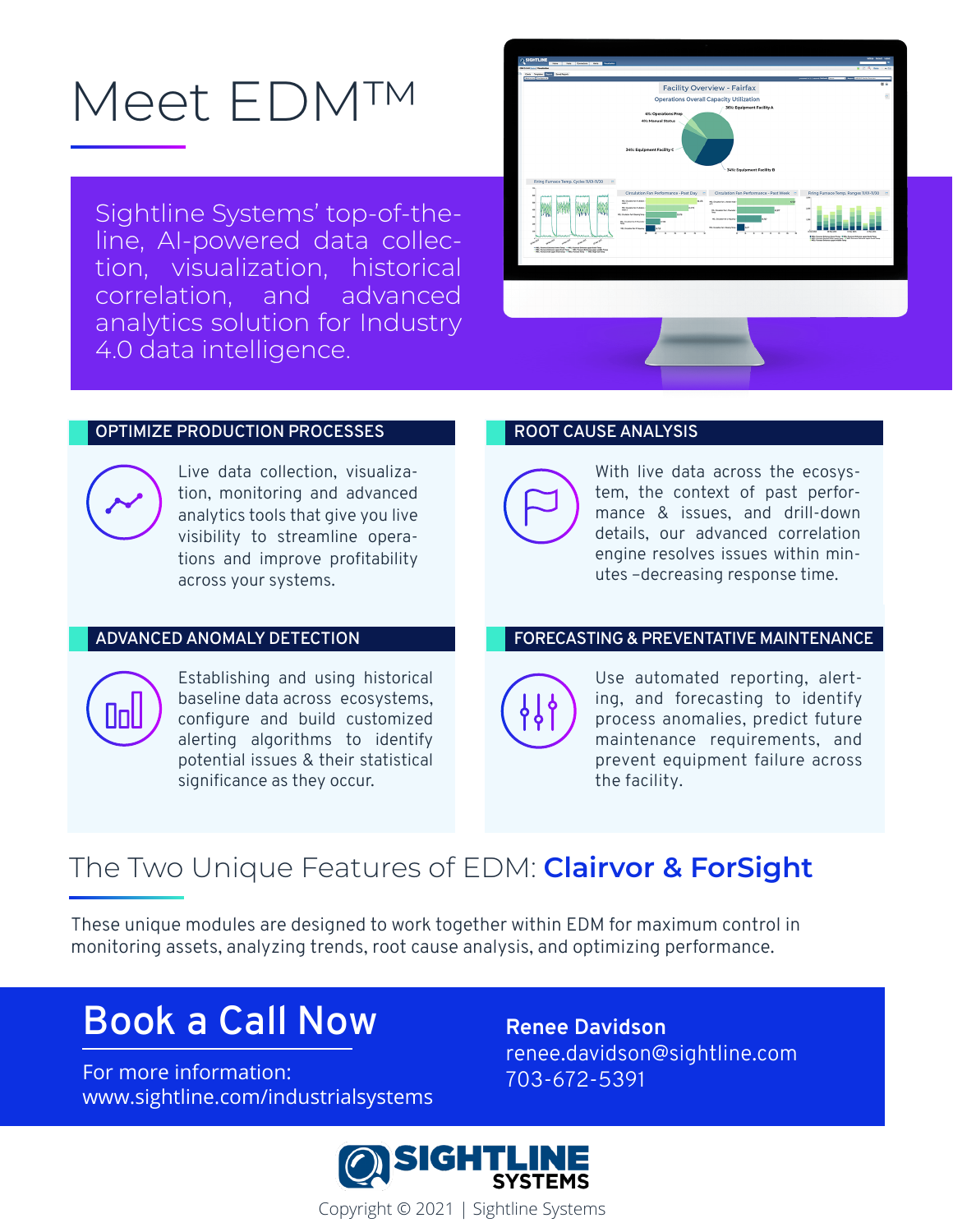# Our Forecasting Powerhouse: **ForSight**

Sightline ForSight is one of the two main features of Sightline EDM™ and delivers advanced forecasting capability. ForSight uses highly advanced statistical data models and leverages machine learning to automatically predict future behavior. Users can build data models that describe relationships in the underlying data and tailor the UI for specific needs, replacing the manual maintenance scheduling process with fully automated



process data forecasting to generate a report that highlights predicted anomalies in the systems, giving early warning required to proactively schedule maintenance. ForSight has the capability to easily generate informative charts, visuals, dashboards as well as advanced analysis using the EDM web interface.

### *Key Benefits of ForSight*

#### **PROVIDES AUTOMATED PREDICTIONS TO INFORM PREVENTATIVE MAINTENANCE**



Users can generate automated forecasts of production, process, and performance metrics across multiple assets on a defined schedule as well as problem reports that highlight systems in danger of equipment failure.

#### **DELIVERS ACTIONABLE INTELLIGENCE**

 $Q$ 

ForSight provides projected dates for when systems will run out of capacity. Additionally, through the use of existing connection view technology, users can filter those results to build in-depth drill-down and roll-up views to share with capacity decision makers including top executives, manufacturing leadership, and budget directors.

#### **LEVERAGES FORECAST REPORTS**



Built to deliver the most insight into a company's current and future operational performance, ForSight provides an extensive list of out-of-the-box templates. Default reports include historical data, forecast data, and a threshold line that indicates when a specification limit will be reached. Confidence intervals around forecasts can be added to any chart. For manufacturing operations professionals with specific forecasting needs,



Copyright © 2021 | Sightline Systems